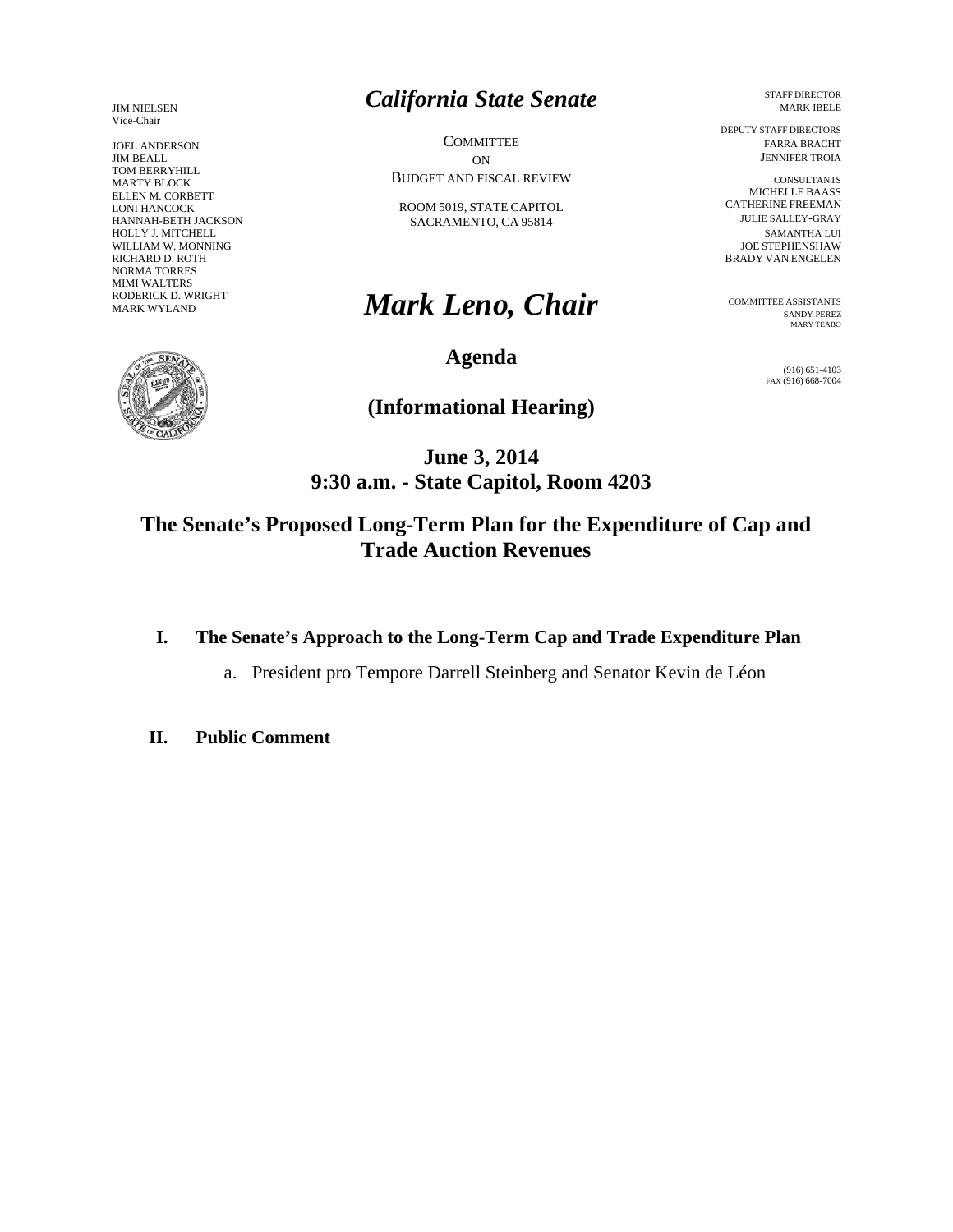# **A Long-Term Investment Strategy for Cap-and-Trade Revenue**

# **INTRODUCTION**

California has long been an international leader on clean energy and climate efforts through energy efficiency requirements, renewable energy standards, natural resource conservation, and greenhouse gas emission standards for passenger vehicles.

In 2006, California established the nation's benchmark for greenhouse gas emission reductions with the passage of AB 32, the California Global Warming Solutions Act (Pavley). AB 32 required the State Air Resources Board to develop a scoping plan, including direct regulations, performance-based standards, and market-based mechanisms to achieve this level of greenhouse gas emission reductions.

The State Air Resources Board has implemented a Cap-and-Trade program under the general authority granted under AB 32 to implement market-based mechanisms. But, full pollution reductions cannot be achieved without a long-term strategy for investing the program's revenues effectively and affordably.

SB 535 of 2011 (de Léon) built upon the California climate program by recognizing the disproportionate impacts of greenhouse gases on disadvantaged and lowincome communities in California including, for example, higher rates of respiratory illness, hospitalizations, and premature death from inordinately substandard air quality. It requires that 25 percent of cap-and-trade revenues be allocated to disadvantaged communities to reduce pollution.

Through SB 375 of 2008 (Steinberg), the Legislature recognized that without improved land use and transportation policy, California will not be able to achieve the goals of AB 32 because the transportation sector remained the single largest contributor of greenhouse gases of any sector in the State of California.

This long-term investment strategy of Cap-and-Trade revenue is deliberately designed to achieve the objectives of AB 32: a significant reduction in greenhouse gas emissions while mitigating a disproportionate impact of policies' strategy on California's low-income and disadvantaged communities.

Fundamentally, this long-term investment strategy embodies the objectives of capand-trade by ensuring that all expenditures are used to achieve maximum reductions in greenhouse gases. This long-term investment strategy is designed to curb human-induced global warming by reducing pollution from traffic and vehicle trips through retrofitting our communities with more affordable and efficient transit, housing, and land uses. In doing so, this long-term investment strategy will improve public health and help Californians save money with convenient and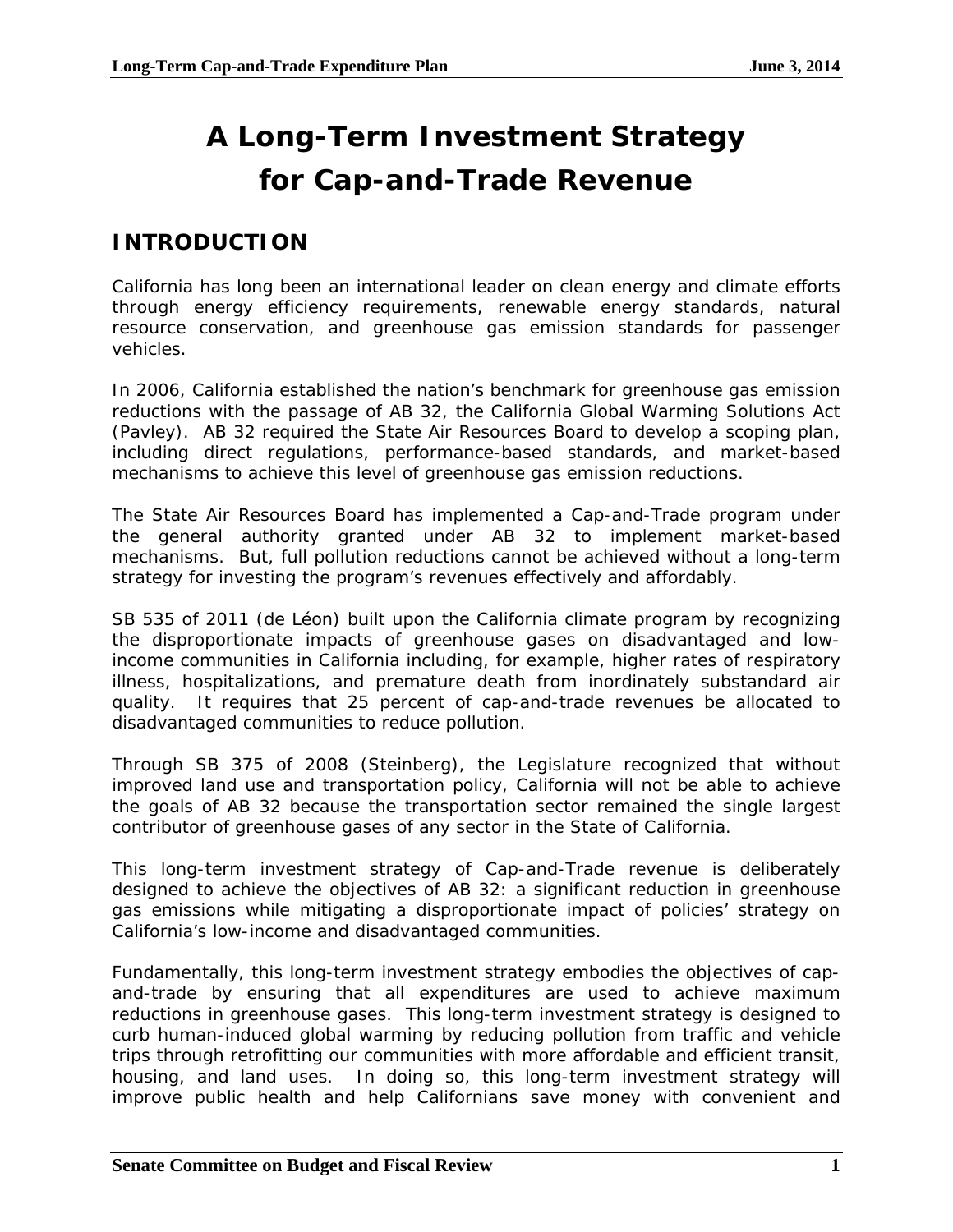affordable alternatives to spending more of their family budgets on ever-increasing fuel costs at the pump.

The objectives of this strategy will not be met overnight. It will take time and a long-term commitment to witness the environmental dividends of these investments. That is why it is imperative to act now.

###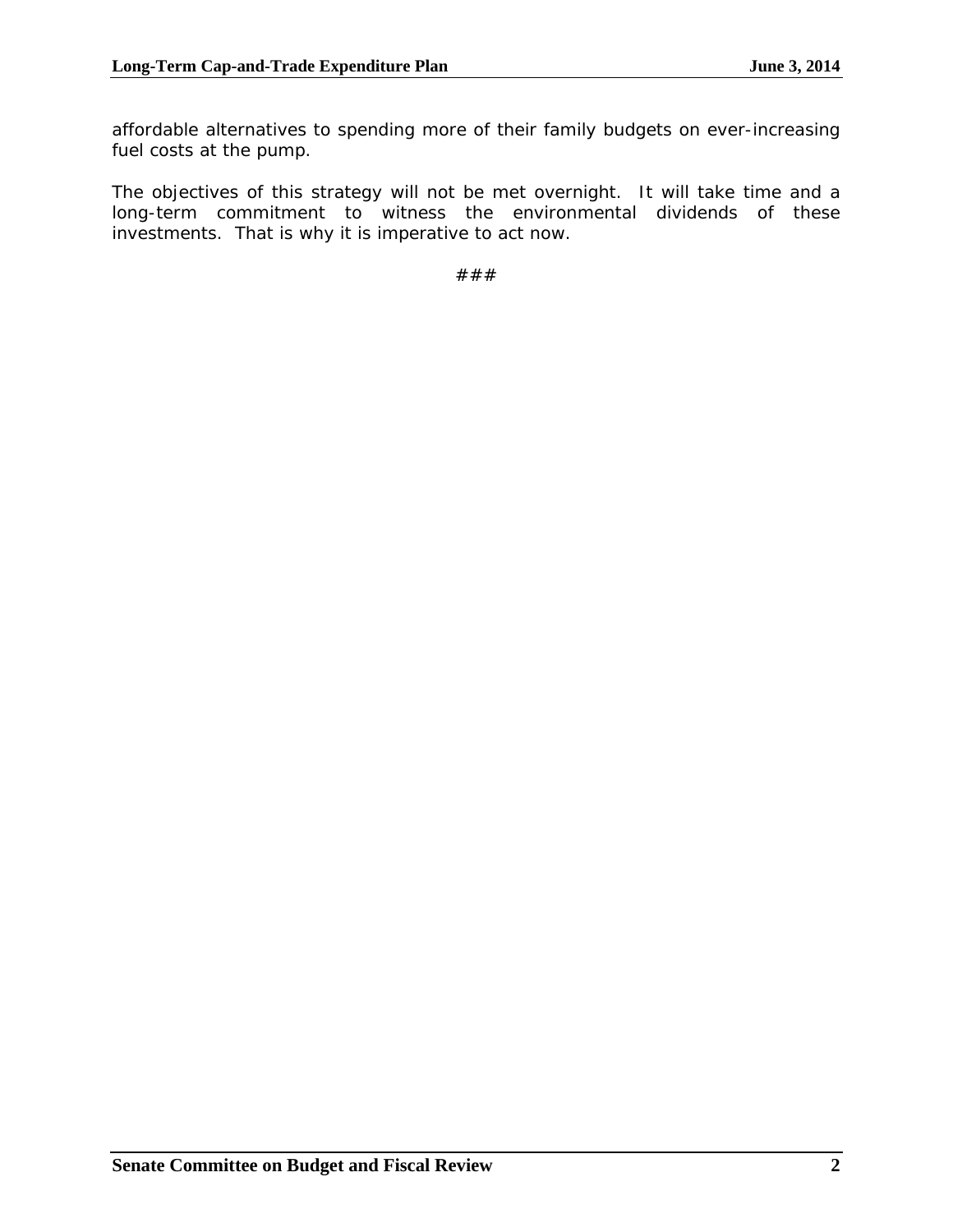### **FRAMEWORK**

All investments must:

- Lead to reductions in greenhouse gas emissions (GHG), consistent with AB 32 (Pavley) of 2006;
- $\triangleright$  Be subject to a competitive ranking process to ensure those projects providing maximum feasible reductions in greenhouse gases are funded;
- Meet all existing constitutional and statutory requirements for use and allocation of Cap-and-Trade funds, including, but not limited to:
	- o California Constitution Article XIII,
	- o SB 375 (Steinberg) The Sustainable Communities and Climate Protection Act of 2008, relating to transit-oriented development,
	- o SB 535 (de Léon) The California Communities Healthy Air Revitalization Trust of 2011, relating to ensuring disadvantaged communities receive at least 25 percent of funds,
	- o SB 1018 (Budget and Fiscal Review Committee) of 2012, relating to agencies carefully reporting, documenting, and justifying expenditures of funds to protect against lawsuits.

# **INVESTMENT STRATEGY**

#### **I. A Permanent Source of Funding for Transit (25 percent)**

- a. *Purpose:* Funding for public transportation operators.
- b. *Parameters:*
	- i. At least 5 percent of the transit amount would have to be used for direct transit assistance to consumers (could be in the form of passes, additional access, etc.).
- c. *Allocation method:* Distributed based on GHG performance criteria.

#### **II. A Permanent Source of Funding for Affordable Housing and Sustainable Communities (at least 20 percent)**

a. *Purpose:* Support regional sustainable communities strategies including investments in affordable housing, transit-oriented development, land use planning, active transportation, high density mixed use development, transportation efficiency, and demand management projects.